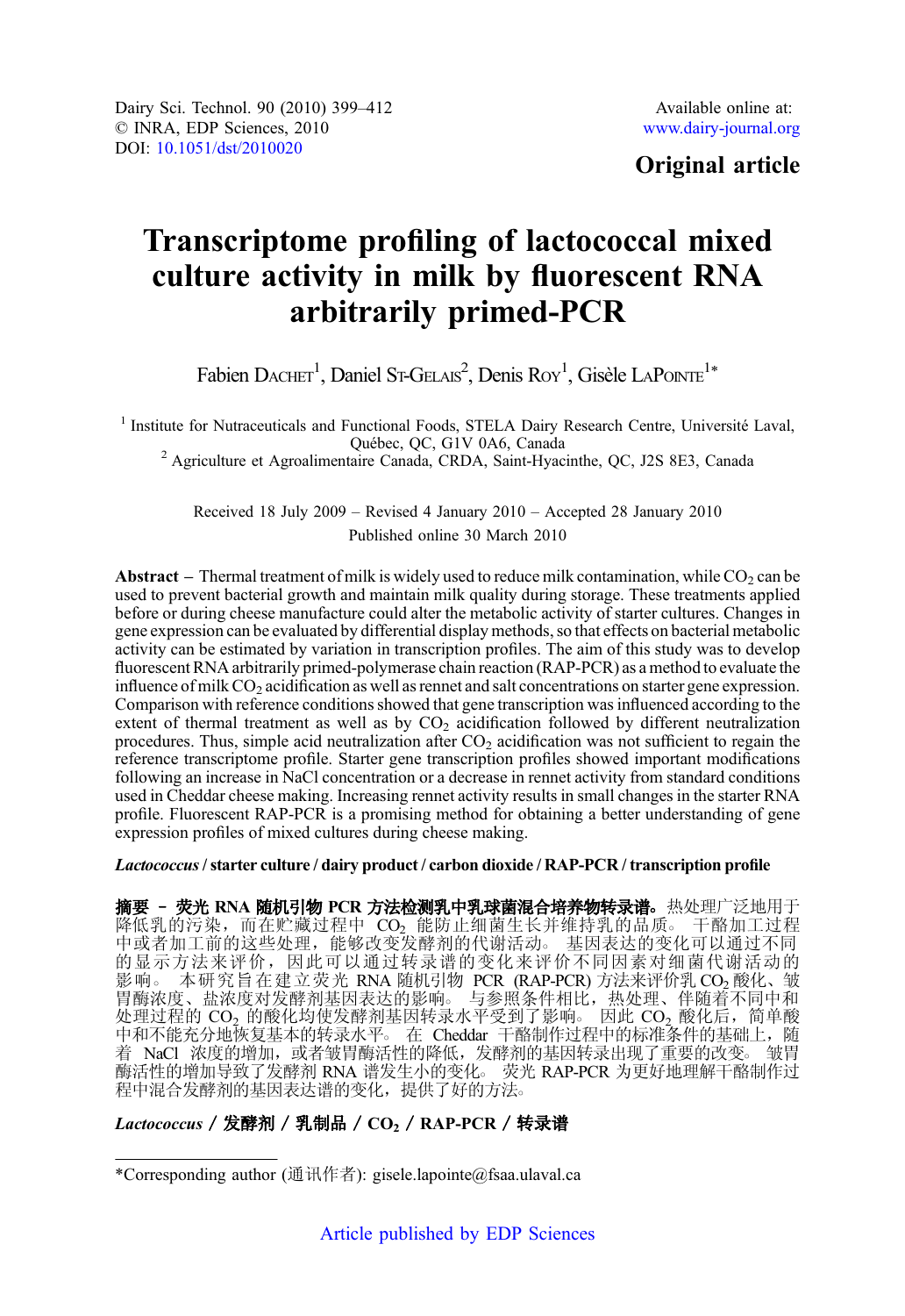Résumé – Analyse du profil transcriptomique d'une culture mixte de lactocoques dans le lait par RAP-PCR fluorescente. Pour réduire la contamination microbienne du lait, un traitement thermique est généralement appliqué et une dissolution de CO<sub>2</sub> peut être utilisée pour ralentir la prolifération des bactéries et augmenter la durée de conservation du lait. Ces traitements appliqués avant ou pendant la fabrication fromagère peuvent modifier l'activité métabolique du ferment. Les méthodes d'affichage différentiel révèlent les changements dans l'expression des gènes, donc les effets sur l'activité métabolique peuvent être estimés par la variation des profils de transcription. Cette étude avait pour but de développer la méthode RAP-PCR fluorescente pour évaluer l'influence de trois facteurs sur l'expression des gènes du ferment : l'acidification du lait par le CO<sub>2</sub>, la concentration en présure et la concentration en sel. La comparaison des profils de transcription avec un ferment cultivé en conditions de référence a montré que l'expression des gènes était influencée par un traitement thermique excessif et par une acidification par ajout de  $CO<sub>2</sub>$  suivie d'une étape de neutralisation. Ainsi, une simple neutralisation de l'acide présent après l'acidification d'un lait par l'ajout de  $CO<sub>2</sub>$  n'était pas suffisante pour rétablir le profil de transcription identique au profil de référence. Par comparaison aux conditions de références rencontrées lors de la fabrication d'un fromage de type Cheddar, le profil de transcription du ferment apparaissait principalement influencé par une forte concentration de NaCl et une faible activité de la présure. Une forte activité de la présure n'avait qu'un faible effet sur le profil des ARN du ferment. La RAP-PCR fluorescente est une technique prometteuse pour obtenir une meilleure compréhension de la transcription globale des gènes de cultures mixtes durant une fermentation fromagère.

Lactococcus / ferment / produit laitier / dioxyde de carbone / RAP-PCR / transcriptome

### 1. INTRODUCTION

During Cheddar cheese making, starter cultures produce enzymes responsible for acidification, proteolysis and metabolite production. These enzymes will influence the organoleptic characteristics of the fermented product. Numerous parameters determine the stability and success of fermentations by affecting the metabolic activity of the microorganisms, including, for example, milk contaminants such as antibiotics and bacteriophages. Thermal or  $CO<sub>2</sub>$ treatment of milk, minerals and rennet could affect milk components and thus modify bacterial metabolic activity resulting in a potential fermentation deviation leading to variations in cheese quality.

Monitoring the metabolic activity of strains and starters is most commonly done by pH measurement and lactic acid determination during fermentation. Individual biochemical tests do not describe the entire enzymatic activity of starters, where from 1000to 2800 different proteins can be synthe-sized during fermentation [\[13\]](#page-12-0). Thus, variation in pH kinetics does not reveal deviations in other enzymatic activities that could affect cheese quality, which is usually determined by sensory evaluation and analytical tests after the costly ripening process. Each enzyme results from mRNA translation, so metabolic activity should be correlated with gene expression by the culture. Our hypothesis is that milk treatments which alter starter activity during fermentation could be detected by comparison of RNA profiles. Microarrays [\[26](#page-13-0)], which analyze whole transcriptomes, can be applied when the genome is known. However, if the genome has not been sequenced, the techniques of differential display [\[30](#page-13-0), [31\]](#page-13-0) can be applied to evaluate modifications in transcriptomes according to various conditions either in eucaryotes [\[10](#page-12-0), [29](#page-13-0)] or in procaryotes [\[32\]](#page-13-0). The two molecular techniques of cDNA amplified fragment length polymorphism (cDNA-AFLP) [[1](#page-11-0)] and RNA arbitrarily primed-polymerase chain reaction (RAP-PCR) [\[32\]](#page-13-0) are the most frequently used for evaluating modifications in transcriptomes [\[15\]](#page-12-0). However, cDNA-AFLP requires restriction sites so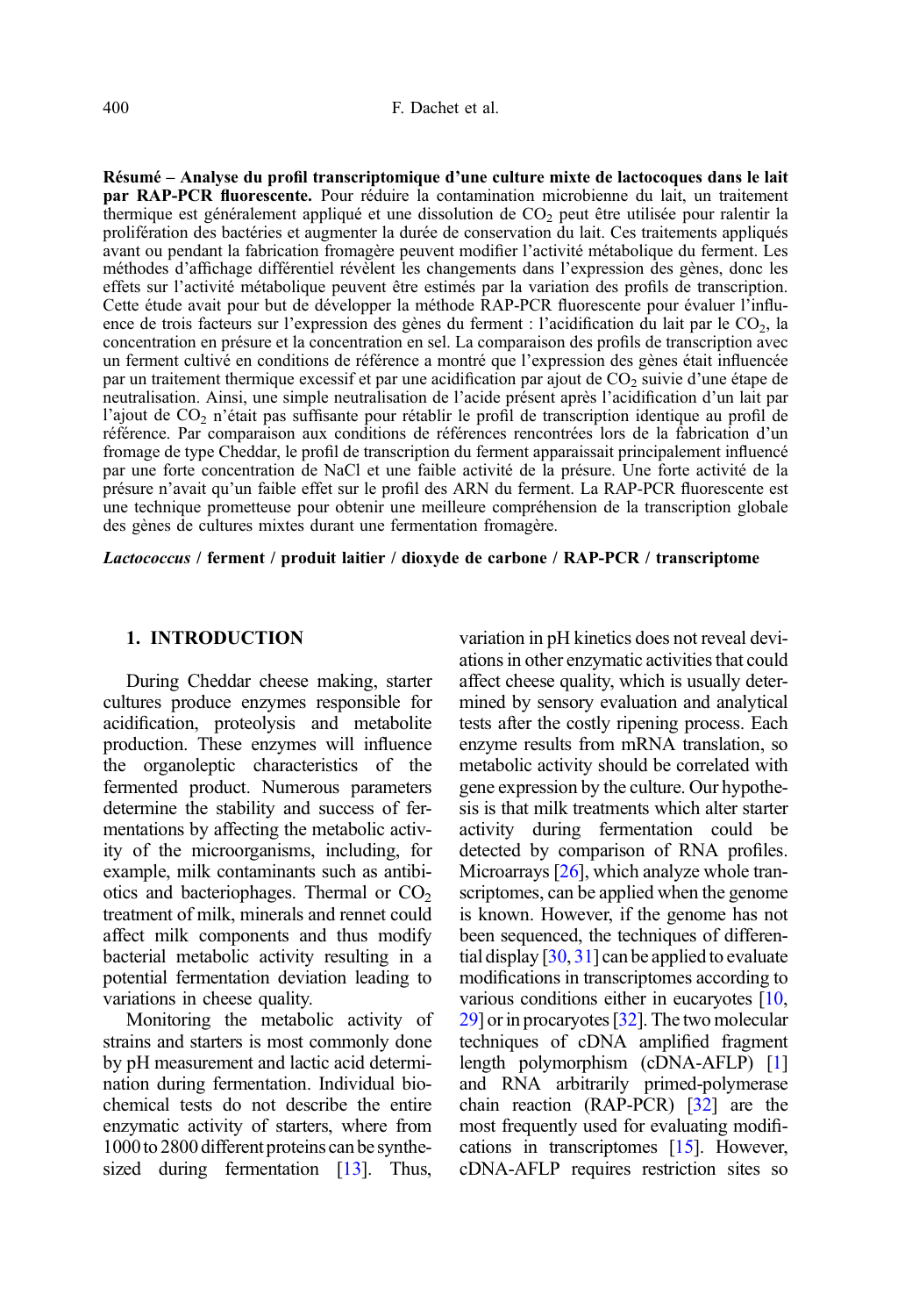Abbreviation Milk types and thermal treatment  $pH \pm SD^*$ T1 T2 SMPA10 Skim milk powder autoclaved 10 min at 120 °C  $5.31 \pm 0.07$   $4.81 \pm 0.08$ SMPA15 Skim milk powder autoclaved 15 min at 120 °C  $5.08 \pm 0.05**$  4.78  $\pm 0.04$ SMPP Skim milk powder pasteurized 30 min at 65 °C 5.16  $\pm$  0.07 4.74  $\pm$  0.07 UHT Commercial milk treated 2 s at  $140\text{ °C}$  5.46  $\pm$  0.16 5.473  $\pm$  0.06 MF Commercial microfiltered milk  $5.40 \pm 0.11$   $4.70 \pm 0.09$ 

<span id="page-2-0"></span>Table I. pH of thermal treated milk during fermentation using defined mixed starter culture at the T1 and T2 time points of the modified Pearce test.

SD is standard deviation.<br>  $* P < 0.05$  within each time point.

transcripts without correct sites will not be revealed at all, while RAP-PCR uses acrylamide electrophoresis that lacks the resolution necessary to efficiently separate amplimers [[2\]](#page-11-0). Fluorescent RAP-PCR or FRAP-PCR [[4\]](#page-12-0) uses fluorescent primers and an automated capillary sequencer instead of acrylamide electrophoresis. The differentially expressed amplimers are not identified directly [[11](#page-12-0), [27\]](#page-13-0), but they can be separated without ambiguity and increase the throughput of differential display analysis [[8\]](#page-12-0), while allowing statistical comparison of profiles. The aim of this study was to investigate the effect of  $CO<sub>2</sub>$  acidification of milk, NaCl and rennet on global starter activity by comparing transcriptome profiles obtained by FRAP-PCR. Reference conditions for standardizing the comparison of transcriptome profiles were determined by studying the influence of milk preparation (whole milk versus skim milk powder, SMP) and thermal treatment (UHT, microfiltration, pasteurization and autoclaving).

#### 2. MATERIALS AND METHODS

## 2.1. Strains and culture conditions

The defined mixed starter culture consisted of three *Lactococcus lactis* subsp. cremoris strains in equal proportions: LL074, LL225 and LL390 (DSM Food Specialities, Inc., NJ, USA). Two successive cultures inoculated at 1% were incubated at 22 °C in UHT milk, the first for 18 h and the second for 16 h. The final culture was inoculated at 3% in each type of milk to be analyzed  $(Tab, I)$  at the T0 time point of the Pearce test (Supplementary Material, Fig. S1, available at www.dairy-journal. org). The incubation parameters of the Pearce test simulate the characteristic temperature and time profile of Cheddar cheese making [[19\]](#page-12-0). Fermentations were done in triplicate and  $pH$  was recorded. When required,  $CaCl<sub>2</sub>$ at the final concentration of 0.2 g⋅L<sup>-1</sup> and rennet were added at T0. Rennet (Chymax, Fromagex, Rimouski, QC, Canada) was applied at low, standard or high concentrations: 0.04, 0.08 or 0.12  $g \cdot L^{-1}$ , respectively. NaCl was added at the T4 time point at one of the three concentrations: 15  $g : L^{-1}$  (low), 22.5 g·L<sup>-1</sup> (standard) or 25 g·L<sup>-1</sup> (high). For each concentration of rennet tested, only the standard NaCl concentration was used and for each NaCl concentration tested, the standard rennet concentration was applied.

#### 2.2. Preparation of acidified milk and neutralization

Skim milk was commercially pasteurized milk with 0.1% MF (milk fat). Raw whole milk was obtained from Agropur (Natrel division, QC, Canada) prior to homogenization and then pasteurized at 65 °C for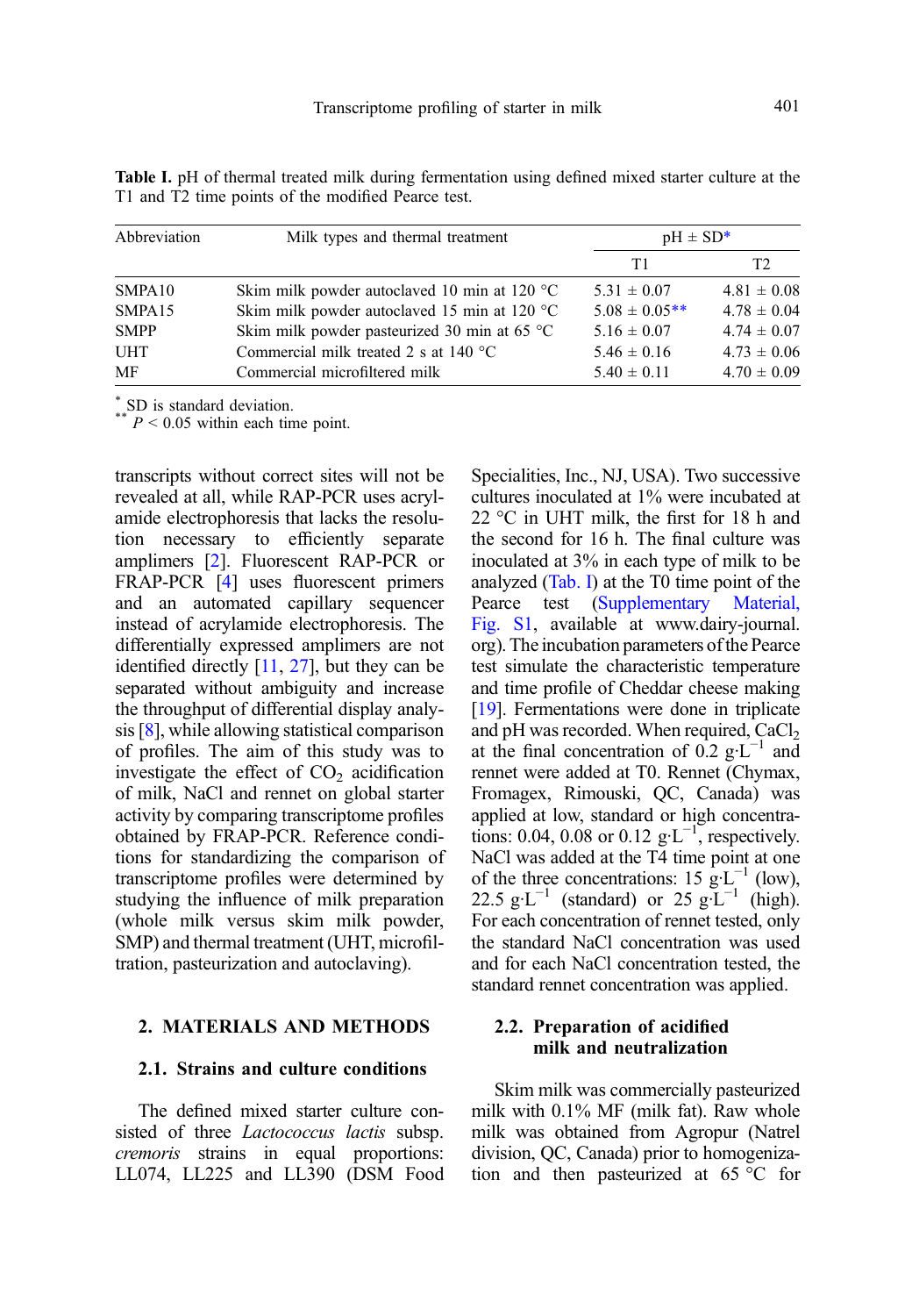| Abbreviation | Milk type            | Acidification<br>(pH 6.2) | Neutralization<br>(pH 6.7)      | $pH \pm SD^*$<br>at T4 time point |
|--------------|----------------------|---------------------------|---------------------------------|-----------------------------------|
| <b>WR</b>    | Whole milk reference | None                      | None                            | $4.77 \pm 0.06$                   |
| <b>WCN</b>   | Whole                | CO <sub>2</sub>           | NaOH                            | $5.23 \pm 0.28**$                 |
| <b>WCC</b>   | Whole                | CO <sub>2</sub>           | Na <sub>2</sub> CO <sub>3</sub> | $6.21 \pm 0.34**$                 |
| <b>WCA</b>   | Whole                | CO <sub>2</sub>           | Stirring at $4^{\circ}$ C       | $4.79 \pm 0.04$                   |
| <b>WHN</b>   | Whole                | HC <sub>1</sub>           | NaOH                            | $4.71 \pm 0.10$                   |
| <b>SR</b>    | Skim milk reference  | None                      | None                            | $5.35 \pm 0.34$                   |
| <b>SC</b>    | Skim                 | CO <sub>2</sub>           | None                            | $5.39 \pm 0.38$                   |
| <b>SCA</b>   | Skim                 | CO <sub>2</sub>           | Stirring at 4 $^{\circ}$ C      | $5.16 \pm 0.40$                   |

<span id="page-3-0"></span>Table II. Summary of milk acidification and neutralization steps and pH of acidified and neutralized pasteurized whole and skim milk at the T4 time point during the Pearce test.

\* SD is standard deviation.<br>\*\*  $P < 0.05$  (comparing pH values of five pasteurized whole milk samples only).

30 min. The same day, separate pasteurized milk aliquots of 100 mL were mixed with filtered  $CO_2$  gas (pores: 0.2 µmol·L<sup>-1</sup>) until  $pH$  6.2. This acidification led to a  $CO<sub>2</sub>$  concentration of around 30.0–38.6 mmol⋅ $L^{-1}$ [\[12](#page-12-0), [14](#page-12-0)]. As a comparative control, milk acidification was also performed with  $5 \text{ mol·L}^{-1}$  HCl until the pH attained 6.2. As a pH of 6.7 is necessary in order to ensure high-quality cheese, acidified milk must be neutralized before cheese making. So in this study, acidified milk was neutralized in three ways until pH returned to the reference value of 6.7, by adding 5 mol⋅ $L^{-1}$ of NaOH or Na<sub>2</sub>CO<sub>3</sub> powder  $(0.8 \pm 0.2$  g for 100 mL of milk) or by degassing with agitation at  $4 \text{ }^{\circ}C$  (Tab. II). After acidification and neutralization, each milk treatment was then inoculated at 3% with defined mixed starter at the T0 time point of the Pearce test.

#### 2.3. Cell harvesting

Seven-milliliter samples withdrawn at either T1 and T2, or T4 or T5 of the Pearce test were mixed in equal ratio with RNAProtect® (Qiagen, Mississauga, ON, Canada). Centrifugation at  $4500 \times g$  (no holding time) was first applied to separate the protein debris (casein micelles), while the liquid containing the bacteria was transferred to a new tube for a centrifugation at 16 000 $\times g$  (no holding time). Lipids (from milk fat) were rapidly removed from the tube top with a brush and the liquid phase discarded. The pellet was suspended in 2 mL of RNAProtect<sup>®</sup> in a 2-mL screw-capped tube and incubated for 5 min at room temperature. After centrifugation at 20 000 $\times$  g (no holding time), the floating material was discarded by inversion, and the pellet was washed in the same tube with 1.5 mL of RNAProtect® followed by centrifugation at 20 000 $\times$  g (no holding time).

#### 2.4. Cell lysis and RNA purification

After evacuating the RNAProtect®, the cell pellet was suspended in 500 μL of lysis buffer  $(100 \text{ g} \cdot \text{L}^{-1} \text{ lysozyme} \text{ and } 10\%$ sucrose, pH 5) and incubated for 5 min at 46 °C. A volume of 1 mL of Trizol<sup>®</sup> (Invitrogen, Burlington, ON, Canada) at 46 °C, 200 μL of chloroform and 100 μL of β-SDS (10% sodium dodecyl sulfate and 1% β-mercaptoethanol) were added successively and mixed. After incubation for 5 min at 46 °C, the phases were blended by agitation then separated by centrifugation in a precooled centrifuge (20 000 $\times$  g for 5 min at 4  $^{\circ}$ C).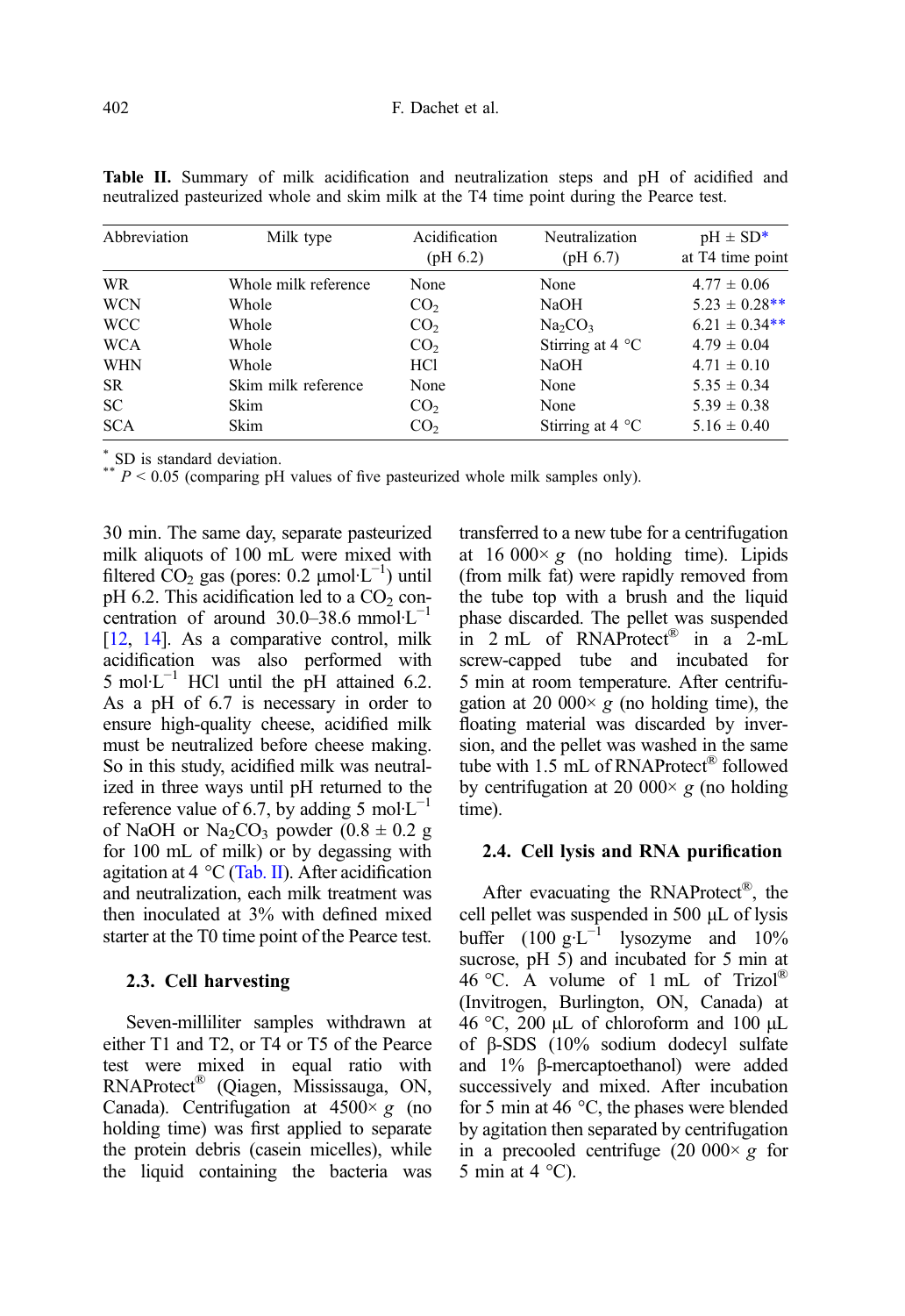One milliliter of the aqueous phase was mixed with 500 μL of isopropanol at room temperature and then passaged twice on an RNeasy<sup>®</sup> column (Qiagen, Mississauga, ON. Canada) by centrifugation at Canada) by centrifugation at 14 000 $\times$  g for 15 s. The manufacturer's protocol was followed for washing and on-column DNase treatment, except that 33 units of SUPERaseIn™ (Ambion, Applied Biosystems, Foster City, USA) were added. The RNA elution was carried out on ice with 10 μL of RNase-free water. The RNA concentration was quantified at 260 nm with a NanoDrop<sup>™</sup> 1000 (Thermo Fisher Scientific, Wilmington, USA) and adjusted to a final concentration of 100 ng· $\mu L^{-1}$  with RNase-free water (Qiagen, Mississauga, ON, Canada).

#### 2.5. Fluorescent RAP-PCR

Primer design is described in the Supplementary Material, Sections 1 and 2. RNA was used at a concentration of 15 ng· $\mu L^{-1}$ with 19 units of SUPERase-In and 2.5  $\mu$ mol·L<sup>-1</sup> of an equal ratio of primers ST1–ST13 (Supplementary Material, Tab. SI). The mixture was incubated at 65 °C for 5 min then immediately placed on ice for 1 min. The final volume of the retrotranscription reaction was 19 μL and contained:  $2 \text{ mmol·L}^{-1}$  of total dNTPs, 190 units of SuperScript<sup>™</sup> III (Invitrogen, Burlington, ON, Canada), 3.7 μL of 5 X buffer and 5 mmol⋅ $L^{-1}$  of DTT (dithiothreitol). The reverse transcription reactions were incubated at 25 °C for 10 min. The polymerization step was carried out at 45 °C for 2 h, and a final reverse transcriptase inactivation step was applied at 70 °C for 15 min.

A quantity of 20 ng of cDNA was used as template for PCR amplification. For 20 μL of final volume, each reaction mixture contained: 1.67 mmol⋅L<sup>-1</sup> of MgSO<sub>4</sub>, 700  $\mu$ mol·L<sup>-1</sup> of total dNTPs, 1.34 units of Hot Start Kod polymerase (EMD Biosciences, Inc., Novagen®, Madison, WI, USA), 2 μmol·L<sup>-1</sup> of one nonlabeled primer and  $2 \mu$ mol·L<sup>-1</sup> of one fluorescent primer. The first step was 95 °C for 10 min for RNA degradation and Hot Start polymerase activation. The second step was a low stringency annealing at 35 °C for 40 min, enabling saturation of all the potential hybridizing sites  $[30]$ . The third step was a final elongation of the second strand cDNA at 72 °C for 5 min. Then the following 30 PCR cycles were performed with high stringency cycling: 95 °C, 30 s; 55 °C, 40 s; and 72 °C, 60 s. The PCR amplification was mixed with 500 μL of TE  $(10 \text{ mmol·L}^{-1}$  Tris and 1 mmol·L<sup>-1</sup> EDTA, pH 8) and loaded on a Microcon<sup>®</sup> YM100 (Millipore, Billerica, MA, USA). The amplicons were washed four times with successive passages of 500 μL of TE on the same column. Elution was carried out with 50 μL of TE, and PCR products were quantified by spectrophotometry at 260 nm.

# 2.6. Separation by polyacrylamide gel electrophoresis

PCR amplifications (3 μg) were separated on 6% polyacrylamide gels (acrylamide:bisacrylamide with a 29:1 ratio). Electrophoresis was run at 100 V for 24 h at 4 °C. Ethidium bromide was used for staining DNA, which was visualized by UV transillumination.

# 2.7. Amplicon separation by capillary electrophoresis

A quantity of 75 ng of purified amplicons was mixed with 10 μL of formamide and  $0.3 \mu L$  of MapMarker<sup>®</sup> 1000 (Bio-Ventures, Murfreesboro, TN, USA). The mixture was heated at 99 °C for 5 min then cooled on ice for 1 min and injected (injection voltage: 1 kV, injection duration: 30 s) in the ABI  $Prism^{\circledR}$  3100 Genetic Analyzer (Applied Biosystems, Foster City, USA).

Separation was performed using capillaries filled with POP6 polymer under these parameters: run voltage: 15 kV, total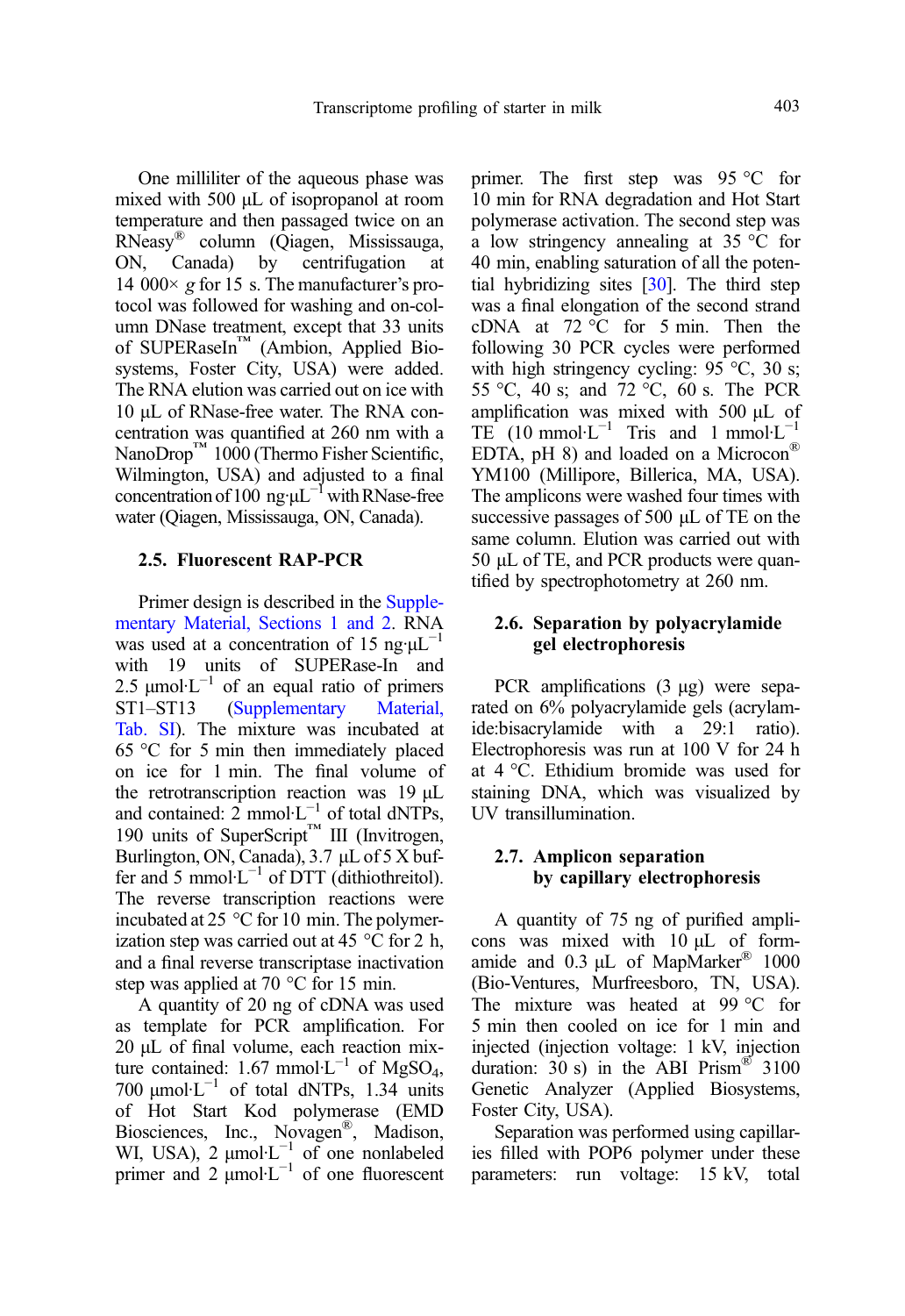data points for each run: 24 178. The electropherograms were acquired with the GeneMapper<sup>®</sup> version  $3.7$  software (Applied Biosystems) under these advanced microsatellite parameters: no smoothing; baseline = 51; peak threshold (blue) = 1; minimum peak half width  $= 0$ ; polynomial degree search  $= 5$ ; and window size  $= 15$ . To standardize MapMarker® sizing, flag quality was set at low-quality range from 0 to  $1E - 6$  then pass-range from  $1E - 5$ to 1. Panel manager marker sizing and microsatellite analysis was applied from 50 to 1500 bases. An AFLP analysis was performed and for each replicate, the size (in bases) and the height (in fluorescent units) of peaks were exported to Excel.

#### 2.8. Statistical analysis

To prevent statistical problems resulting from peak absence of some very small peaks (no height reported), the minimum height of the peaks detected in the run (usually from 1 to 10 under a 6000 scale graduation) was substituted for each of the peaks not detected with GeneMapper (around 1% of the peaks were not detected by the software). Height data were transformed by Neperian logarithm to linearize peak distribution then standardized with AMIADA [\[33](#page-13-0)] using the sum of all the heights. Standardization was carried out to a null average and a unitary standard deviation, allowing comparisons among replicates. For each sample withdrawn at one time point, the resulting eight electropherograms were concatenated under Excel® (for milk thermal treatments, the electropherograms from each time point were also concatenated).

Hierarchical clustering (HC) and principal component analysis (PCA) were carried out using "R" statistical software. Euclidean distance was used as the metric because it is a direct similarity measure, allowing rapid and intuitive interpretation of information produced (equation (1)). HC used average linkage and was computed with a bootstrap of 10 000 permutations. PCA and statistical significance (using ANOVA and Tukey honest significant differences) were computed with the "R" package. The number of differentially expressed peaks was identified using the SAM algorithm (FDR  $= 0.4$ , 10 000 permutations) from the MEV 4 software [[24\]](#page-13-0) and divided by the total number of peaks:

Similarity<sub>A/B</sub> = 
$$
\frac{1}{1 + \text{Distance}_{A \to B}}
$$
  
Distance<sub>A \to B</sub> =  $\sqrt{2(1 - \text{Similarity}_{A/B})}$ . (1)

#### 3. RESULTS AND DISCUSSION

The mixed starter culture responded to the state of milk nutrient accessibility by adapting their global RNA profiles. The bacterial transcriptome is composed mainly of rRNA and tRNA, while the fraction of mRNA is low (around 5%). Fragments generated by FRAP-PCR can thus be attributed all RNA transcripts. While many different individual mRNA molecules are represented in the transcriptome (high complexity), the multiple copies of rRNA and tRNA are of similar sequence (low complexity), and thus the same rRNA amplicons will migrate to the same distance. This will reduce its effect on the overall profile composed of 1000 peaks, as long as primers and reaction components are present in sufficient quantity to avoid depletion.

# 3.1. Effect of milk type and treatment on defined mixed starter transcription profiles by FRAP-PCR

In order to determine the reproducibility of the method and to select reference conditions, different milk types and thermal treatments were first compared. The technique showed high reproducibility, as each peak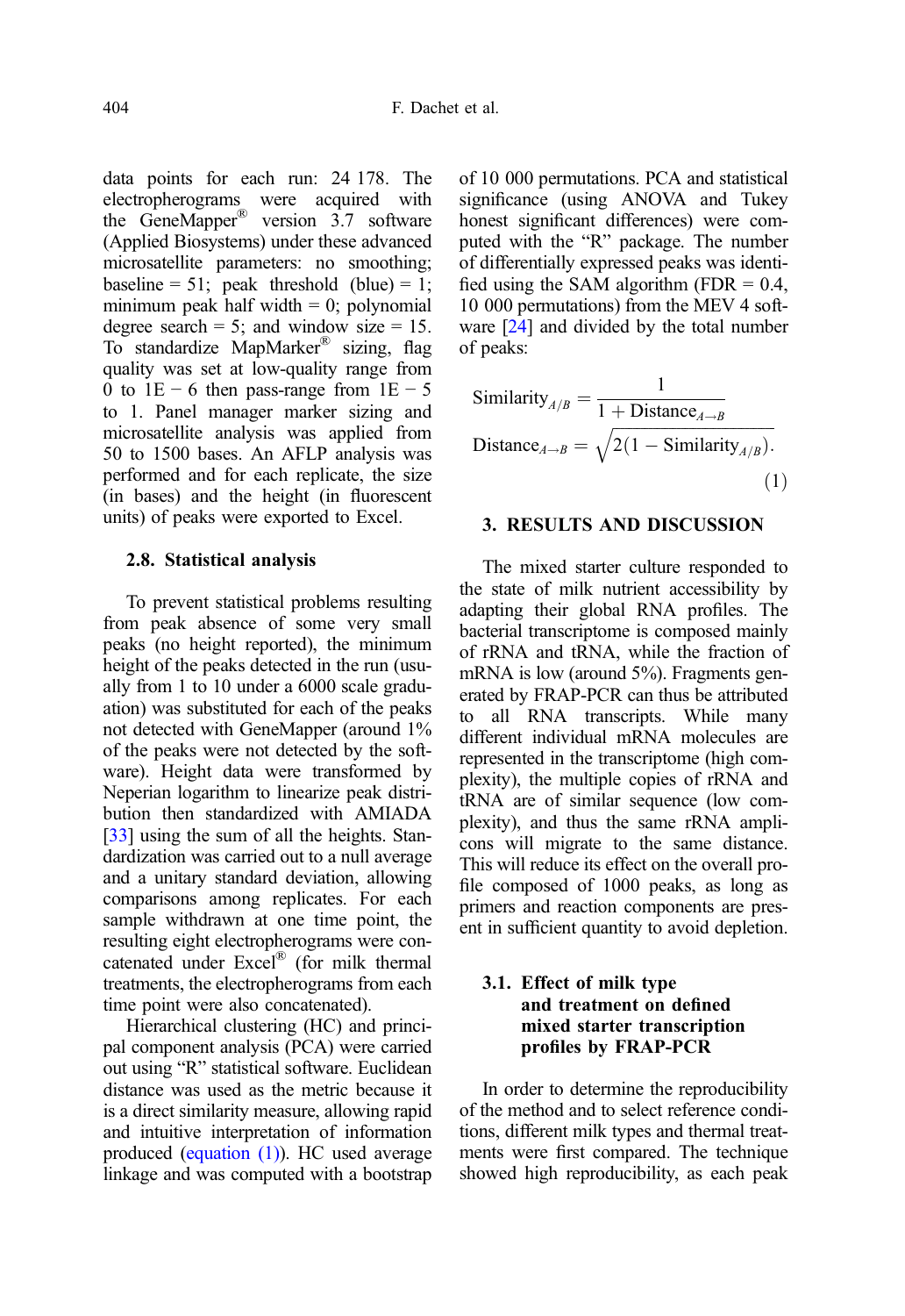of electropherograms was present in triplicate experiments (Supplementary Material, Fig. S2) and replicates were grouped by HC (Supplementary Material, Fig. S3) as well as by PCA (Supplementary Material, Fig. S4). Cluster separation could be attributed to milk type used during the fermentation even if pH could not differentiate most of the milk types [\(Tab. I](#page-2-0)). Clusters of electropherograms coming from cultures in microfiltered, pasteurized and UHT milk were located near to one another and separated from the profiles obtained with autoclaved SMP. The first two components of PCA (Supplementary Material, Fig. S3) explain > 50% of the total variance. The first component, explaining nearly 40% of the variance, separated autoclaved from nonautoclaved SMP, whereas the second component divided SMP autoclaved for 10 or 15 min.

Pasteurization and microfiltration are not damaging for milk constituents as there are few physicochemical changes compared to raw milk [[20](#page-12-0), [25\]](#page-13-0), but milk contains various active RNases [\[16](#page-12-0)] and could have microbial contaminants [\[18\]](#page-12-0). The RNases could alter starter RNA during extraction and the microbial contaminants could be cocultivated with starter (especially during the two subcultures) and these will give irreproducible RNA profiles. The autoclaving of milk inactivates RNases and kills all microbial contaminants, but the results of this study show that autoclaved SMP induced significant transcriptome changes in the starter compared to microfiltered milk. The autoclaved SMP is not recommended for starter activity study for two reasons: (i) the starter RNA profile of autoclaved SMP was very different from the same SMP treated by pasteurization; (ii) with only 5 min difference between them, the two autoclaving times induced significant starter RNA modifications, indicating a potential deviation of starter activity if the autoclaving of milk is not perfectly time controlled (e.g. cooling time).

Starter fermenting UHT or pasteurized SMP has nearly the same RNA profile as in microfiltered milk, so these two milk types did not notably influence gene transcription. SMP has well-known solubilization problems and so could lead to modification of water activity between different experiments. UHT milk was the most suitable milk for starter gene transcription study, as there was no need of solubilization, no RNA or bacterial contaminants [[3\]](#page-12-0), and milk RNases are inactivated by the high temperature reached (around 140 °C) [\[16](#page-12-0)]. The UHT treatment did not influence the starter transcriptome as much as autoclaved SMP, so this high temperature treated milk could be used for preparing starter cultures for RNA study of cheese fermentation without important risk of contamination.

# 3.2. Effect of  $CO<sub>2</sub>$  acidification and neutralization on transcription profiles of defined mixed starter cultivated in whole milk

Oxygen displacement by carbon dioxide prevents the growth of aerobic bacteria, but anaerobic bacteria can also be affected by  $CO<sub>2</sub>$  [[22\]](#page-13-0). Milk carbon dioxide dissolution leads to a rapid drop of pH caused by carbonic acid formation in milk aqueous phase, but this important acid production is not the only cause of bacterial growth inhibition [[9\]](#page-12-0). Carbon dioxide has important effects on bacterial membrane permeability [[7\]](#page-12-0) but more complex effects have been studied, such as interference with bacterial metabolism leading to changes in carbohydrate utilization [[17](#page-12-0)], lowering intracellular pH [[7](#page-12-0)] and varying enzyme activities [[6\]](#page-12-0) (such as extracellular lipase  $[23]$  $[23]$ ). All these combined effects induce a stress that decreases bacterial multiplication and acidification rate.

Samples were taken at the T4 time point, and the pasteurized whole milk cluster was used as control to discover the influence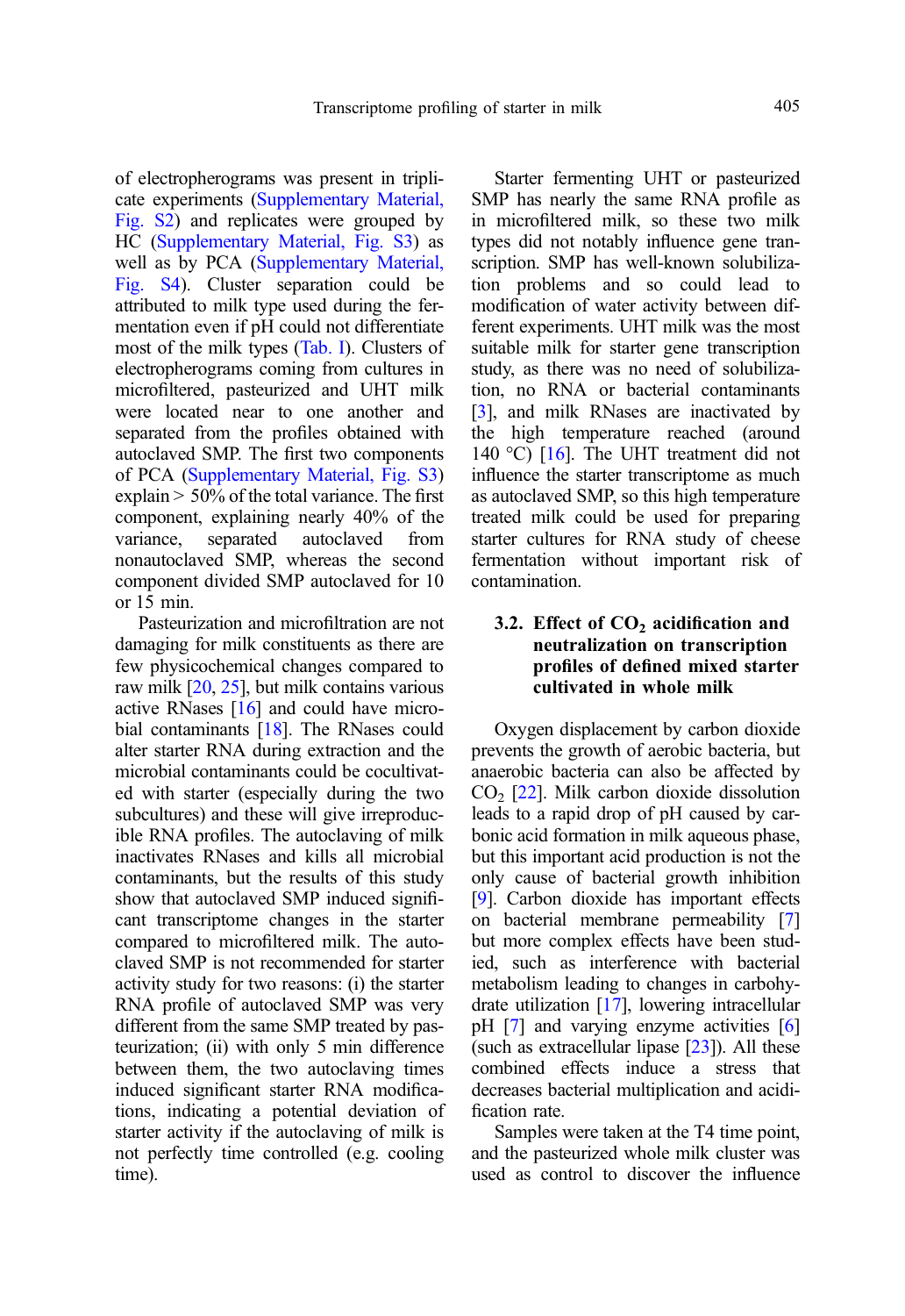

Figure 1. PCA of fluorescent RAP-PCR amplicon profiles obtained from RNA extracted from defined mixed culture fermentation of pasteurized whole milk pretreated with different acidification and neutralization procedures. WR is the pasteurized whole milk reference profile; WCN is whole milk acidified with  $CO<sub>2</sub>$  and neutralized with NaOH; WCC is whole milk acidified with  $CO<sub>2</sub>$  then neutralized with  $Na<sub>2</sub>CO<sub>3</sub>$ ; WCA is whole milk acidified with  $CO<sub>2</sub>$  and neutralized by agitation; and WHN is whole milk acidified with HCl and neutralized with NaOH. Gray shading represents the clustering of the three experimental repetitions  $\left( \bullet \right)$  inside an ellipse which represents a confidence level of 95%. (□) Cluster's barycenter.

of the acidification and neutralization proce-dures ([Tab. II](#page-3-0)) on RNA profiles. The pH was significantly higher at  $T4$  in  $CO<sub>2</sub>$ -acidified milk that was neutralized by NaOH or  $Na<sub>2</sub>CO<sub>3</sub>$  than after the other treatments of pasteurized whole milk. The first two components of PCA totalized around 50% of the variance (Fig. 1). The first component  $(32.75\% \text{ of the variance})$  separates  $CO<sub>2</sub>$ acidified milk from pasteurized milk and HCl-acidified milk. The second component explained 16.17% of the variance and could also be associated with  $CO<sub>2</sub>$  treatment, as the  $CO<sub>2</sub>$  profiles are further from the central axis than those of pasteurized and HCl-acidified milk.

Compared to pasteurized whole milk, the RNA profile of starter fermenting  $CO<sub>2</sub>$ -acidified whole milk which was neutralized by NaOH or  $Na<sub>2</sub>CO<sub>3</sub>$  showed important modifications. The RNA profile of starter fermenting HCl-acidified whole milk coupled with NaOH for the neutralization did not show any statistical difference from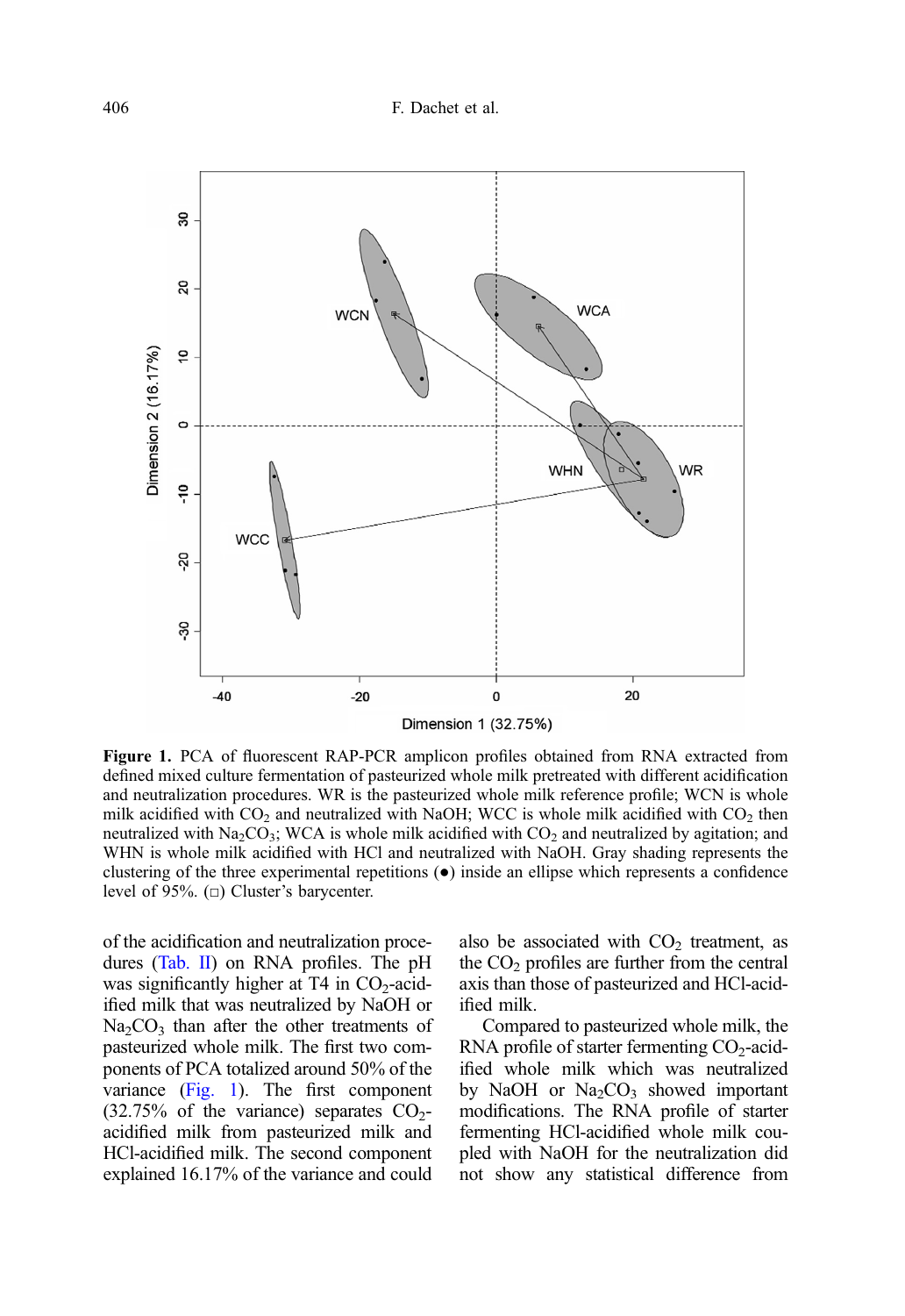whole milk, suggesting that it was not the acidification and NaOH neutralization steps that were causing RNA profile modifications. Therefore, milk acidification by  $CO<sub>2</sub>$ could modify RNA profiles of the mixed culture. The type of neutralization step also influenced gene transcription. The cluster of electropherograms from starter cultivated on  $CO_2$ -acidified and  $Na_2CO_3$ -neutralized whole milk was the farthest removed from the whole milk profile, indicating more extensive modification of the starter RNA profile. Furthermore, this type of neutralization led to important pH buffer action, which could introduce significant delays in acidification needed for cheese manufacturing. Carbon dioxide dissipation by agitation seems a good technique for neutralization to regain similar reference starter activity because this treatment led to only small starter RNA changes.

# 3.3. Effect of  $CO<sub>2</sub>$  acidification and neutralization on transcription profiles of defined mixed starter cultivated in skim milk

Pasteurized skim milk without  $CO<sub>2</sub>$  treatment or neutralization was used as the fermentation reference. Two different treatments were applied to pasteurized skim milk: acidification with  $CO<sub>2</sub>$  to pH 6.2 without neutralization and acidification with  $CO<sub>2</sub>$  to pH 6.2 followed by neutralization by agitation at 4 °C. Experiments using pasteurized whole milk were repeated for a reference profile among the various replicates. The PCA results [\(Fig. 2](#page-9-0)) show that FRAP-PCR profiles from mixed cultures in skim milk with different carbonation or agitation treatments were separated from those of pasteurized whole milk along the first component. The PCA shows clustering of all skim milk samples into one group, whereas treated whole milks were well separated from one another. All the FRAP-PCR profiles from skim milk were electrophoresed on a 6% acrylamide gel (Supplementary Material, Fig. S5). For each primer pair, no differences between the band profiles could be detected. Thus,  $CO<sub>2</sub>$  acidification experiments using pasteurized skim milk did not induce detectable modifications in electropherograms obtained either by FRAP-PCR or by polyacrylamide gel electrophoresis. Protein and mineral contents are essentially the same between whole milk and skim milk [\[21\]](#page-12-0), leading to the conclusion that there was no irreversible action of  $CO<sub>2</sub>$  on casein or colloidal calcium phosphate that could influence starter gene transcription during fermentation. Therefore, the fat globules could be the origin of the difference between pasteurized whole milk and skim milk in the effect of  $CO<sub>2</sub>$  acidification on starter RNA profiles. Carbon dioxide treatment could lead to imprisonment of carbonated molecules in milk fat globules [\[28](#page-13-0)], which could be released during cheese manufacture, leading to interactions with starter bacteria even if the L. lactis subsp. cremoris strains used were resistant to  $CO<sub>2</sub>$  influence [\[5](#page-12-0)].

# 3.4. Rennet and NaCl influence on defined mixed starter transcriptome profiles

At the salt concentrations used in this study, the three individual strains have about the same growth (data not shown). Mixed starter fermented with different NaCl and rennet concentrations did not show any influence on the final pH attained in the Pearce test [\(Tab. III](#page-9-0)). Differentially expressed peaks (either activated or repressed compared to the standard condition) were identified by SAM analysis ([Tab. IV\)](#page-10-0). The high rennet treatment resulted in the same proportion of activated peaks (i.e. peaks of greater height than in the standard condition) as for repressed peaks, while the low rennet condition showed double the number of repressed peaks compared to activated ones ([Tab. IV](#page-10-0)). High NaCl concentration resulted in almost the same number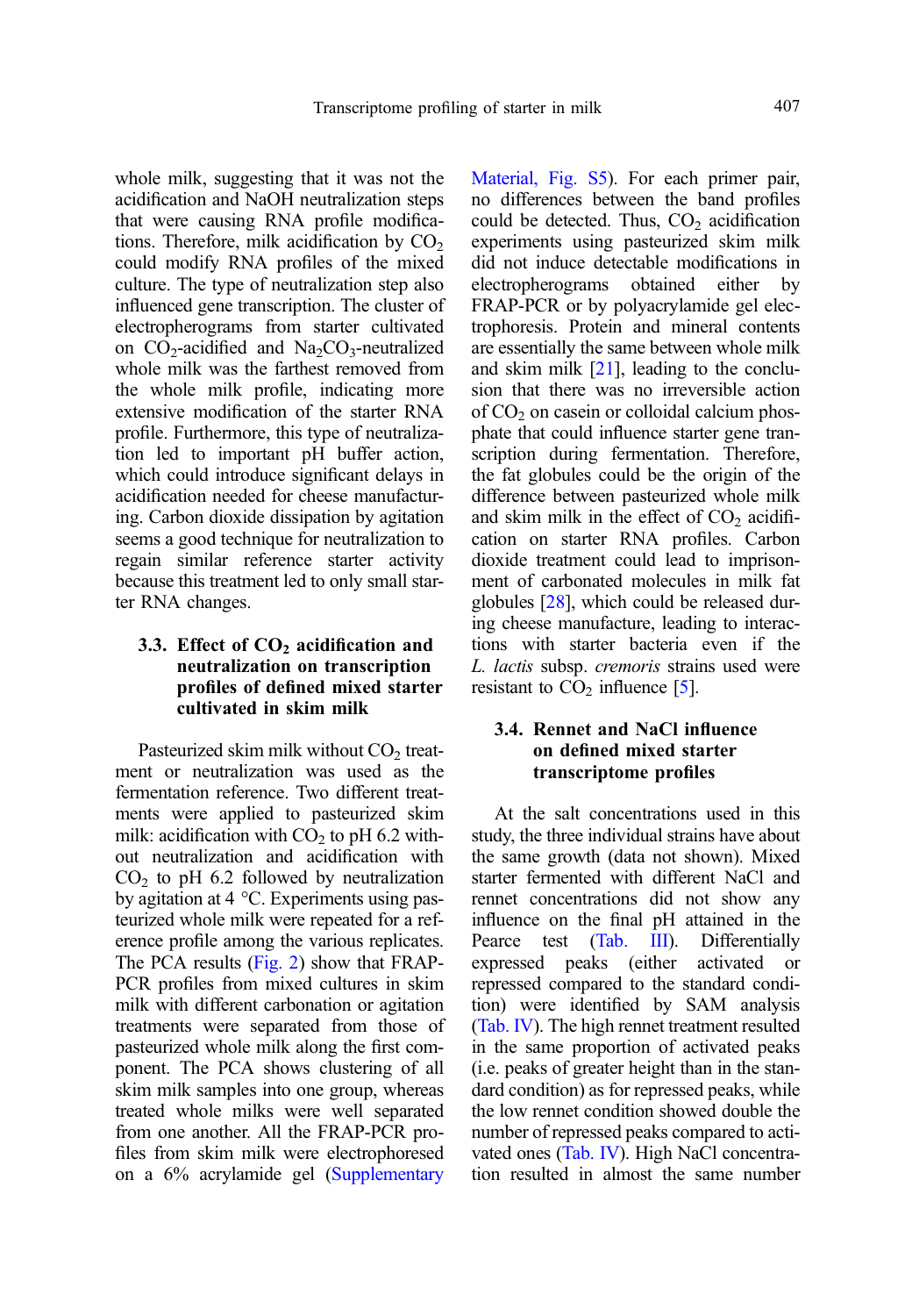<span id="page-9-0"></span>

Figure 2. PCA of fluorescent RAP-PCR profiles obtained from RNA extracted from defined mixed culture fermentation of pasteurized whole or skim milk treated by acidification and neutralization. WR is the whole milk reference profile; WCN is whole milk acidified with  $CO<sub>2</sub>$  and neutralized with NaOH; WCC is whole milk acidified with  $CO<sub>2</sub>$  then neutralized with Na<sub>2</sub>CO<sub>3</sub>; SR is pasteurized skim milk reference with no treatment; SC is pasteurized skim milk treated with CO<sub>2</sub>; and SCA is pasteurized skim milk treated with  $CO<sub>2</sub>$  then neutralized by agitation. Gray shading represents the clustering of the three experimental repetitions (●) inside an ellipse which represents a confidence level of 95%.  $(\Box)$  Cluster's barycenter.

Table III. pH of UHT milk at T5 (1 h and 45 min after the T4 time point) of the modified Pearce starter activity test.

| Condition          | NaCl $(g \cdot L^{-1})$ | Rennet $(g \cdot L^{-1})$ | $pH \pm SD^*$   |
|--------------------|-------------------------|---------------------------|-----------------|
| Standard condition | 22.5                    | 0.08                      | $5.10 \pm 0.06$ |
| High rennet        | 22.5                    | 0.12                      | $5.14 \pm 0.05$ |
| Low rennet         | 22.5                    | 0.04                      | $5.00 \pm 0.06$ |
| High NaCl          | 25                      | 0.08                      | $5.11 \pm 0.05$ |
| Low NaCl           | 15                      | 0.08                      | $5.06 \pm 0.06$ |

SD is standard deviation.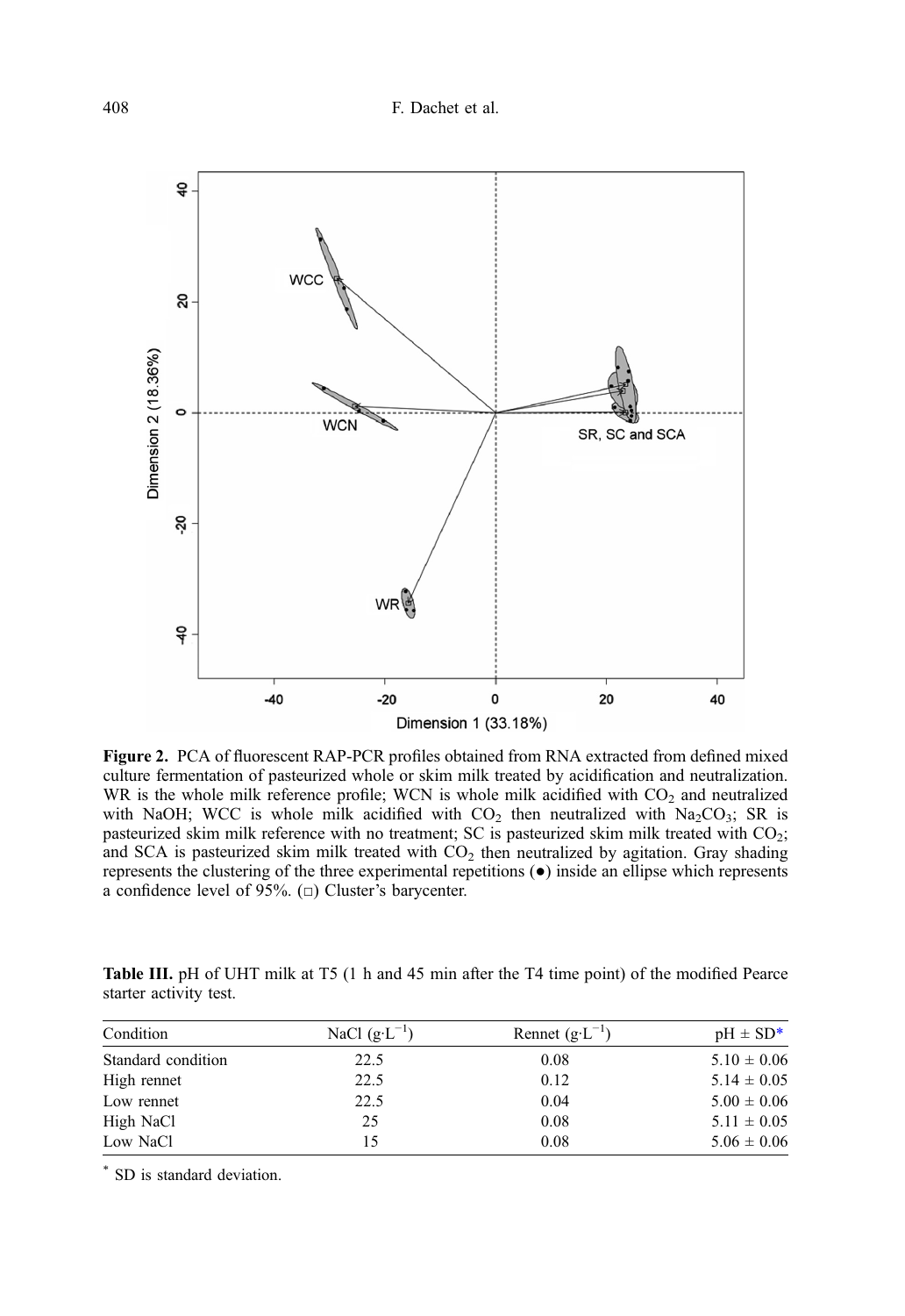<span id="page-10-0"></span>Table IV. Number of peaks differentially expressed for each condition compared to standard conditions identified using the SAM algorithm (FDR =  $0.4\%$ , 10 000 permutations) of the MEV 4.0 software. Percentage of the total is reported in parentheses.

| Condition   | Activated peaks | Repressed peaks |  |
|-------------|-----------------|-----------------|--|
| High rennet | 22(2%)          | 17(2%)          |  |
| Low rennet  | 18(2%)          | 50 $(4\%)$      |  |
| High NaCl   | 42 $(4%)$       | 28(2%)          |  |
| Low NaCl    | 8(1%)           | 50 $(4%)$       |  |

of activated peaks as the number of repressed peaks identified when low NaCl concentration was used.

The PCA clusters are separated by the two components simultaneously, indicating that each of the two first eigenvectors was a combination of NaCl and rennet influence ([Fig. 3](#page-11-0)). These eigenvectors were nearly equal in the variance explained (24.14% for the first and 16.25% for the second). The profiles obtained from the RNA extracted from mixed cultures with low rennet concentration were the farthest from the standard cluster near the center and showed the highest positive vector in the first dimension. Comparison with the reference cluster shows that both the salt and rennet vectors (high and low) are nearly opposite in direction, and are in opposing quadrants, indicating opposing correlation of the variance caused by condition-specific peaks. The cluster corresponding to the standard NaCl concentration was equally centered between the two profile clusters representing low and high NaCl concentrations, even if the concentration gradient varied (7.5 g⋅L<sup>-1</sup> between low and standard compared to only 2.5  $g \cdot L^{-1}$ between standard and high concentration). This indicates an important influence on the transcriptome caused by NaCl addition and less difference when NaCl decreased. As the vector of the clusters is equally distanced from both principal components, this indicates a combination of the influence of both NaCl and rennet. Rennet concentration thus had an opposite effect from NaCl, as the cluster of profiles from the lowest rennet concentration was at a greater distance from the profile obtained with the standard concentration of rennet. This indicates that gene transcription of the starter was greatly modified by low rennet condition and less by high rennet addition.

#### 4. CONCLUSION

RNA profiles of starter fermenting  $CO<sub>2</sub>$ acidified milk were modified by  $CO<sub>2</sub>$  molecules presumably dissolved in fat globules and slowly released. Agitation was more effective than NaOH or  $Na<sub>2</sub>CO<sub>3</sub>$  for neutralization to return the profile to that obtained in whole milk. FRAP-PCR was able to show that starter gene transcription was more influenced by an increase in NaCl compared to a decrease in NaCl. Rennet at a high concentration had only a little influence on gene transcription, but low rennet activity had great influence. This indicates that an increase in NaCl must be compensated by an increase in rennet. For this starter, rennet activity appeared to be optimal at standard concentration.

This is the first report of the application of FRAP-PCR to the study of starter activity in cultures emulating cheese fermentation. This method could be used to determine the level of influence of parameters and help to understand the way changes in Cheddar cheese fermentation procedures could interfere with global gene transcription of the starter. By determining starter gene responses during Cheddar cheese manufacturing, optimal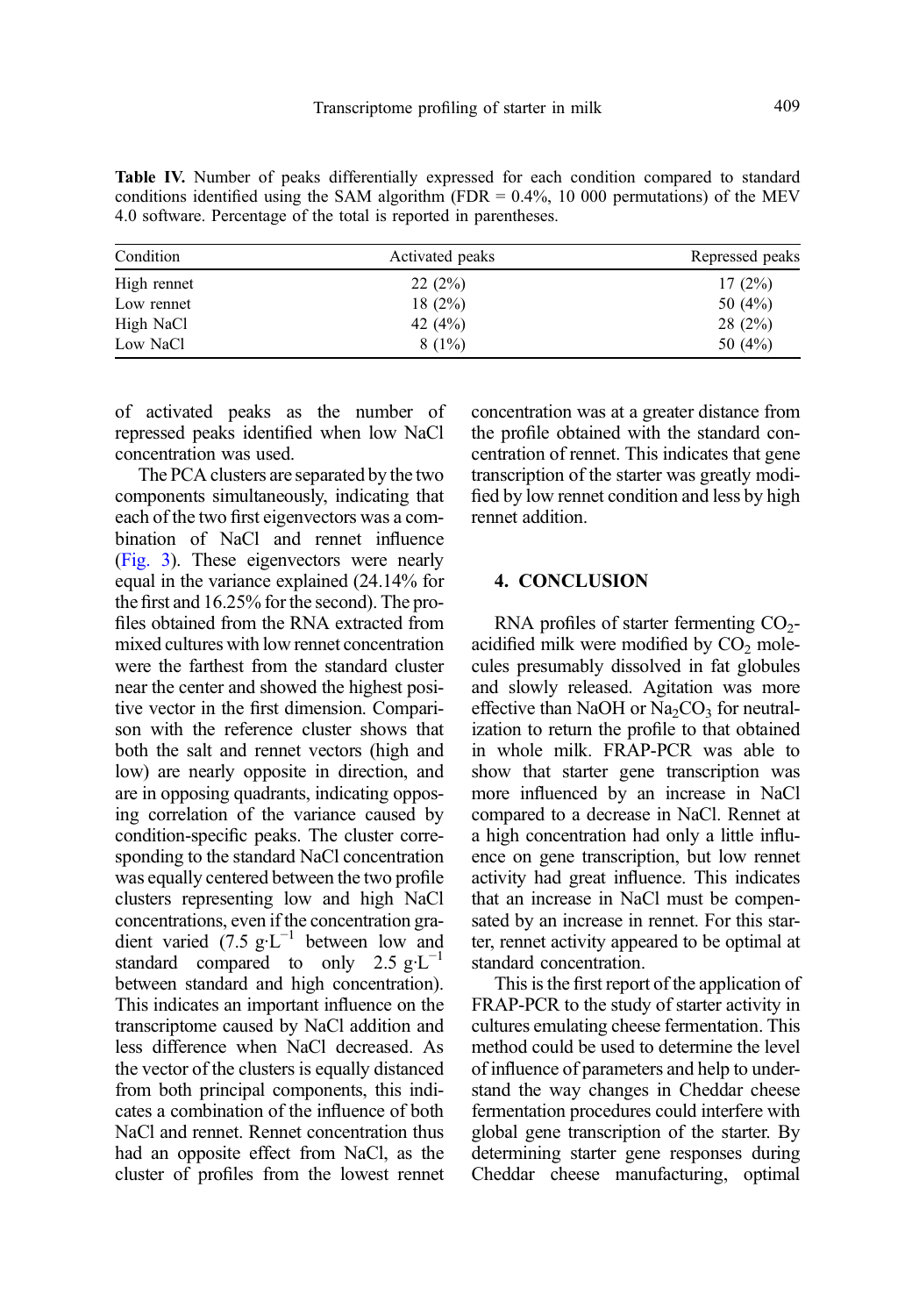<span id="page-11-0"></span>

Figure 3. PCA of fluorescent RAP-PCR profiles obtained from RNA extracted from fermentation with low, standard and high concentrations of rennet and NaCl (as listed in Sect. 2). Gray shading represents the clustering of the three experimental repetitions (●) inside an ellipse which represents a confidence level of 95%. (□) Cluster's barycenter.

cheese fermentation could be predicted by comparison with a reference such as a cheese with an excellent grade. Another potential of FRAP-PCR could be the detection of differentially expressed peaks due to starter expressing phage RNA, thus revealing potential fermentation failure due to phage. This technique could also be used for studying bacterial associations in order to further our understanding of microbial interactions in food matrices.

Acknowledgments: The authors gratefully acknowledge the financial support provided by the Fonds Québécois de recherche sur la nature et les technologies (FQRNT), Novalait, Inc., the Ministère de l'Agriculture, des Pêcheries et de l'Alimentation du Québec (MAPAQ) as well as Agriculture and Agri-Food Canada.

#### **REFERENCES**

- [1] Bachem C.W., van der Hoeven R.S., de Bruijn S.M., Vreugdenhil D., Zabeau M., Visser R.G., Visualization of differential gene expression using a novel method of RNA fingerprinting based on AFLP: analysis of gene expression during potato tuber development, Plant J. 9 (1996) 745–753.
- [2] Bauer D., Muller H., Reich J., Riedel H., Ahrenkiel V., Warthoe P., Strauss M., Identification of differentially expressed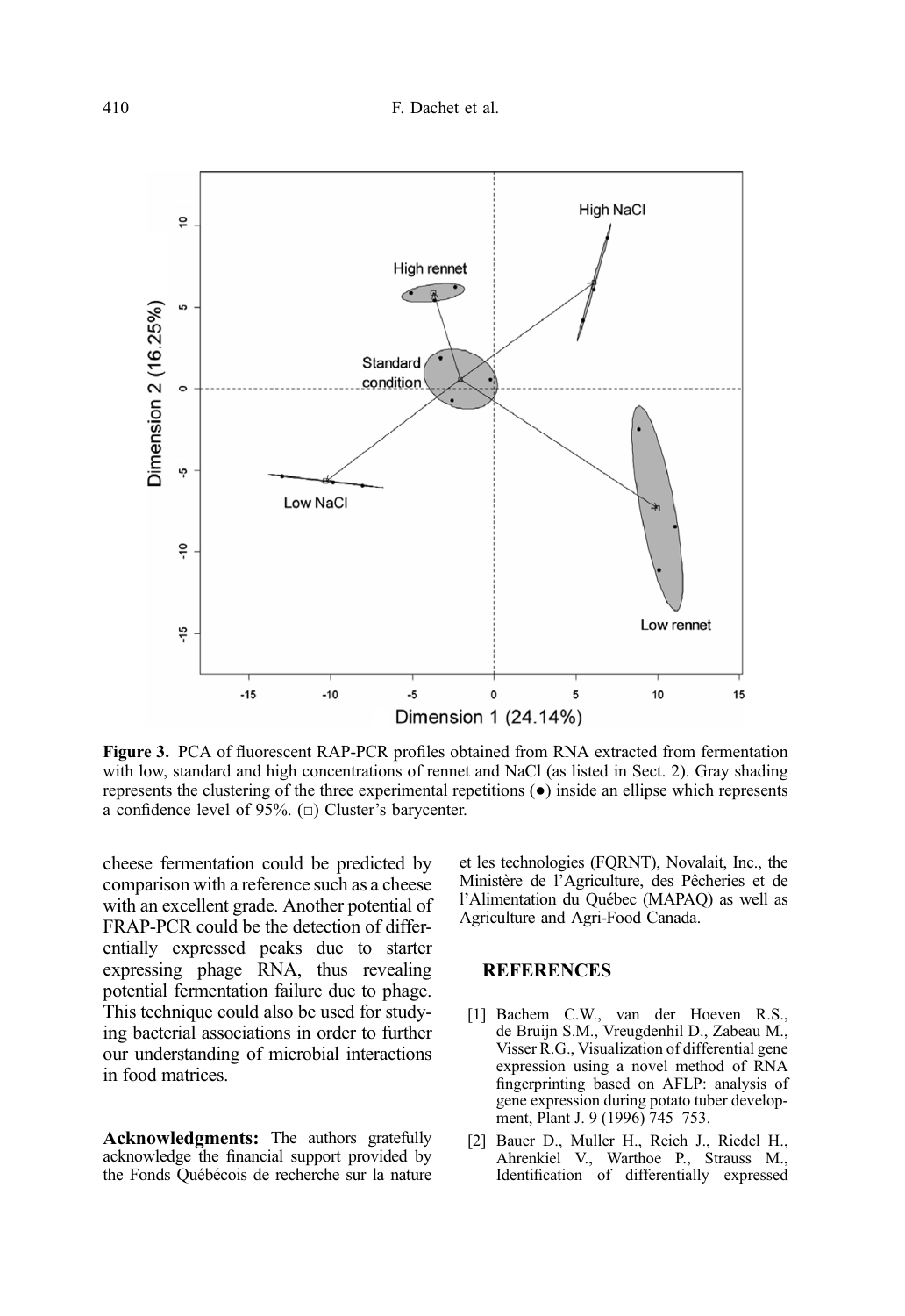<span id="page-12-0"></span>mRNA species by an improved display technique (DDRT-PCR), Nucleic Acids Res. 21 (1993) 4272–4280.

- [3] Birlouez-Aragon I., Sabat P., Gouti N., A new method for discriminating milk heat treatment, Int. Dairy J. 12 (2002) 52–57.
- [4] Crump D., Chiu S., Trudeau V.L., Kennedy S.W., Fluorescent RNA arbitrarily primed polymerase chain reaction. A new differential display approach to detect contaminantinduced alterations of gene expression in wildlife species, in: Cristofre Martin C. (Ed.), Methods in Molecular Biology: Environmental Genomics, Vol. 410, Humana Press Inc., Totowa, USA, 2008, pp. 15–27.
- [5] Enfors S.O., Molin G., Effect of high concentrations of carbon dioxide on growth rate of Pseudomonas fragi, Bacillus cereus and Streptococcus cremoris, J. Appl. Bacteriol. 48 (1980) 409–416.
- [6] Gill C.O., Tan K.H., Effect of carbon dioxide on growth of Pseudomonas fluorescens, Appl. Environ. Microbiol. 38 (1979) 237–240.
- [7] Hon S.I., Pyun Y.R., Membrane damage and enzyme inactivation of Lactobacillus plantarum by high pressure  $CO<sub>2</sub>$  treatment, Int. J. Food Microbiol. 63 (2001) 19–28.
- [8] Jones S.W., Cai D., Weislow O.S., Esmaeli-Azad B., Generation of multiple mRNA fingerprints using fluorescence-based differential display and an automated DNA sequencer, Biotechniques 22 (1997) 536– 543.
- [9] King J.S., Mabbitt L.A., Preservation of raw milk by addition of carbon dioxide, J. Dairy Res. 49 (1982) 439–447.
- [10] Liang P., Pardee A.B., Differential display of eukaryotic messenger RNA by means of the polymerase chain reaction, Science 257 (1992) 967–971.
- [11] Luehrsen K.R., Marr L.L., van der Knaap E., Cumberledge S., Analysis of differential display RT-PCR products using fluorescent primers and GENESCAN software, Biotechniques 22 (1997) 168–174.
- [12] Ma Y., Barbano D.M., Effect of temperature of  $CO<sub>2</sub>$  injection on the pH and freezing point of milks and creams, J. Dairy Sci. 86 (2003) 1578–1589.
- [13] Makarova K., Slesarev A., Wolf Y., Sorokin A., Mirkin B., Koonin E., Pavlov A., Pavlova N., Karamychev V., Polouchine N., Shakhova V., Grigoriev I., Lou Y., Rohksar D., Lucas S., Huang K.,

Goodstein D.M., Hawkins T., Plengvidhya V., Welker D., Hughes J., Goh Y., Benson A., Baldwin K., Lee J.H., Diaz-Muniz I., Dosti B., Smeianov V., Wechter W., Barabote R., Lorca G., Altermann E., Barrangou R., Ganesan B., Xie Y., Rawsthorne H., Tamir D., Parker C., Breidt F., Broadbent J., Hutkins R., O'Sullivan D., Steele J., Unlu G., Saier M., Klaenhammer T., Richardson P., Kozyavkin S., Weimer B., Mills D., Comparative genomics of the lactic acid bacteria, Proc. Natl. Acad. Sci. USA 103 (2006) 15611–15616.

- [14] Martin J.D., Werner B.G., Hotchkiss J.H., Effects of carbon dioxide on bacterial growth parameters in milk as measured by conductivity, J. Dairy Sci. 86 (2003) 1932– 1940.
- [15] Meade J.D., Cho Y.J., Fisher J.S., Walden J.C., Guo Z., Liang P., Automation of fluorescent differential display with digital readout, in: Liang P., Meade J.D., Pardee A.B. (Eds.), Methods in Molecular Biology: Differential Display Methods and Protocols, Vol. 317, Humana Press Inc., Totowa, USA, 2006, pp. 23–57.
- [16] Meyer D.H., Kunin A.S., Maddalena J., Meyer W.L., Ribonuclease activity and isoenzymes in raw and processed cows' milk and infant formulas, J. Dairy Res. 70 (1987) 1797–1803.
- [17] Molin G., Effect of carbon dioxide on growth of Pseudomonas putida ATCC 11172 on asparagine, citrate, glucose, and lactate in batch and continuous culture, Can. J. Microbiol. 31 (1985) 763–766.
- [18] Nielsen E.W., Principles of cheese production, in: Hui Y., Meunier-Goddik L., Hansen A., Josephsen J., Nip W.-K., Stanfield P., Toldrá F. (Eds.), Handbook of Food and Beverage Fermentation Technology, Marcel Dekker, New York, USA, 2004, pp. 219–239.
- [19] Pearce L.E., Activity tests for cheese starter cultures, New Zealand, J. Dairy Technol. 4 (1969) 246–247.
- [20] Pedersen P.J., Microfiltration for the reduction of bacteria in milk and brine, new applications of membrane processes, Int. Dairy Fed. Special Issue No. 9201 (1992) 33–50.
- [21] Posati L.P., Orr M.L., Composition of foods: dairy and egg products; raw, processed, prepared, Agriculture Handbook No. 8-1, Agricultural Research Service, USDA, Washington, USA, 1976.